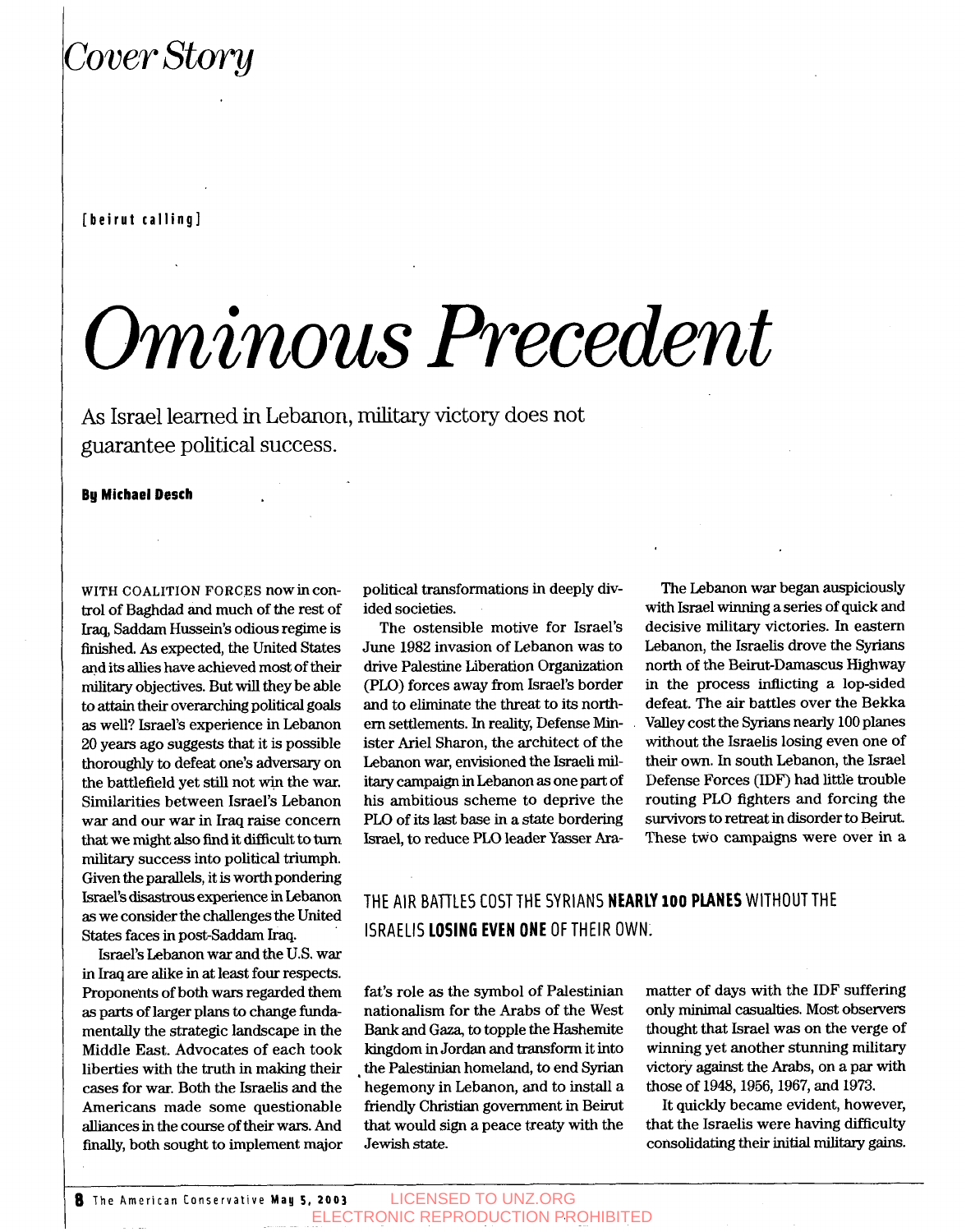

Despite the defeats they inflicted upon the Syrians, the Israelis never drove them completely out of Lebanon. PLO forces hunkered down in Beirut, and Israeli troops were reluctant to engage them in the city, fearing prolonged and bloody fighting in its streets. Instead, the **IDF** and its Lebanese Christian allies surrounded West Beirut and tried to reduce Arafat's last redoubt by artillery barrages and **air** strikes. They inflicted little damage on PLO fighters but caused great suffering among innocent civilians.

Israel also lost the war for public opinion. *As* Israeli casualties mounted and it became clear that the invasion was more than just a limited operation intended to drive PLO forces out of artillery range of the northern frontier settlements, the Israeli public soon tired of the war. Daily press reports of civilian casualties in the besieged Lebanese capital turned international public opinion against Israel. Arafat and his remaining PLO fighters defied the **Israelis** and held out in Beirut for over two months, earning sympathy and respect from many quarters before finally agreeing to evacuate Beirut for Tunisia

Even though they won a series of military victories, the Israelis achieved none of their larger political objectives in Lebanon. They were unable to install a pre Israel regime. Neither did they succeed in reducing Syrian influence in Lebanon. And **as** a result of his defiance of the IDF during the siege of Beirut, Arafat enhanced **his** stature **as** leader of the Palestinian independence movement. In the final analysis, the war in Lebanon and the subsequent occupation cost Israel nearly 1,000 killed and over 1,200 wounded, all to no avail.

It is important for Americans to remember Israel's experience in Lebanon because it bears uncanny resemblance to our own predicament in Iraq.

Israel's Lebanon war and the US. war in Iraq **were** originally conceived **as** the **first** phases of far-reaching schemes to reorder the political situation in the Middle East. Sharon's grand plan involved social engineering on a massive scale in Jordan, Syria, Lebanon, and among the Palestinians. His effort to solve all of Israel's strategic problems by **installing**  a pro-Israel regime in Lebanon was **as** . breathtaking in ambition **as** it was flawed in conception.

**Iraq's** role in a possible U.S. plan to change the strategic landscape of the Middle East **was** revealed in a July 10, 2002 RAND Corporation briefing presented to Richard Perle's Defense Policy Board, the blue-ribbon advisory panel to the Secretary of Defense. At its core was a democratic version of the domino theory that cast the toppling of Saddam Hussein and the establishment of **a** pro-Western, democratic regime in Iraq **as**  the initial step in a process that would pressure Saudi Arabia and Egypt to reform and solve the Israeli-Palestinian conflict by forcing the Palestinian Authority to jettison Arafat and democratize. Neoconservatives like James Woolsey characterize our war against Saddam **as** the opening campaign in World ALAN KING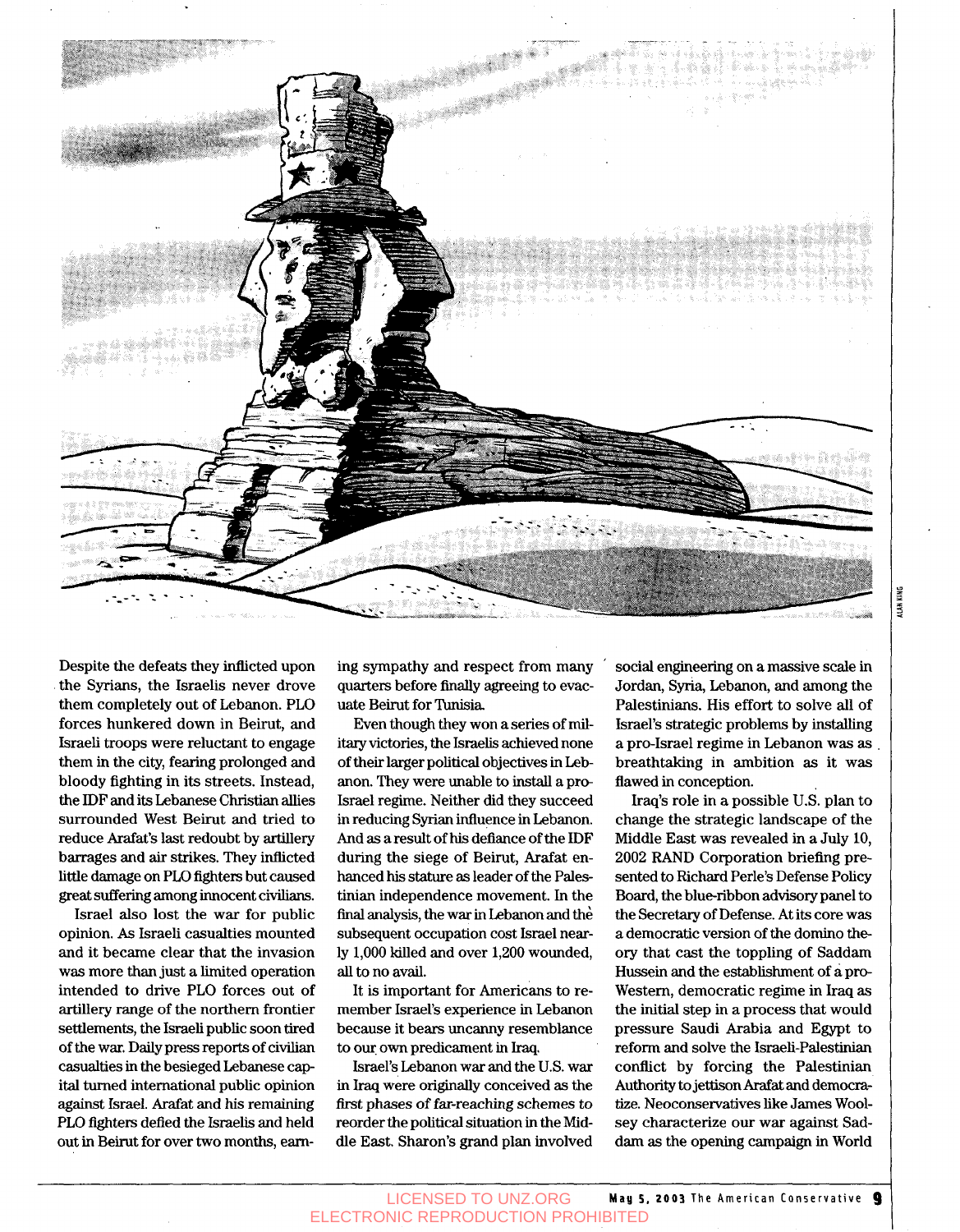## *Cover* Stwy

War IV. While administration spokesmen have been more circumspect than hawks outside government, Defense Secretary Donald Rumsfeld's recent warnings to Syria and Iran sound ominously like pretexts for future action against those regimes.

*I* 

Both wars were also justified in part by obfuscation, deception, and outright lies. Sharon and Likud Prime Minister Menachem Begin used the assassination attempt on Israel's Ambassador in London, Shlomo Agrov, **as** the pretext for their invasion of Lebanon-even though Israeli intelligence had informed them that it was carried out not by Arafat's Lebanon-based PLO but by the anti-Arafat Abu Nidal group. Sharon also concealed from the Israeli Cabinet and public the fact that his plan envisioned an Israeli drive into Lebanon well beyond the **40**  kilometer buffer zone he claimed to be establishing to secure **Israel's** northern settlements. Sharon further deceived his colleagues in government and his fellow citizens about his intention to provoke a fight with the Syrian forces in Lebanon. . Finally, he lied about his knowledge of, and even complicity in, the Christian Phalange massacres in the Palestinian refugee mps of Sabra and **Shatilla** 

unfounded claims. Initially, they peddled stones that **9/11** ringleader Mohamed **Atta** met with **an** Iraqi intelligence officer in Prague before the attacks. When those claims were **discredited** by the Czech government, they **turned** tenuous connections between Baghdad and an **al-Qaeda-linked** fundamentalist group --Ansar **al** Islam-based in the Kurdjshcontrolled region into the "smoking *gun"* **that Saddam** and *Osama* bin Ladin were working hand-in-glove. Without directly imputing Iraqi involvement in the attacks, Bush administration officials regularly cite **9/11 as** the rationale for disarming Iraq of weapons of mass destruction. This strategy of subliminal suggestion **has** succeeded: a recent *Los Angeles Times* poll found that eight out of ten Americans believed there was an Iraq/al-Qaeda "axis of evil" that justified the war with Iraq.

In both wars, the Israelis and the Americans counted upon allies of dubious reliability. Begin and Sharon both thought that Lebanon's Maronite Christian minority-particularly the Phalange Party-could serve **as** Israeli proxies. But after the assassination of Phalange leader Bashir Gemayel on Sept. **14,1982,**  his brother Amin reneged on all his **pre-**

**THIS STRATEGY** OF **SUBLIMINAL SUGGESTION HAS SUCCEEDED: EIGHT OUT OFTEN AMERICANS BELIEVE THERE WAS AN IRAQ/AL-QAEDA"AXIS** OF **EVIL'ITHAT JUSTIFIED THE WAR WITH IRAQ.** 

Hawks in the Bush administration have assiduously cultivated the myth that Saddam's regime was somehow implicated in the alQaedasponsored **attacks**  on the United States on Sept. **11** to *gain*  public support for war **against** Iraq. In *so*  doing, they politicized the U.S. intelligence community and polluted the public debate with a series of misleading or

decessor's commitment to co-operate with Israel. There is plenty of evidence that even if he had lived, Bashir would not have been a very reliable ally for the Jewish state.

Hawks in the Pentagon tout the exiled Iraqi National Congress (INC) and its leader Ahmed Chalabi **as** sources of reliable intelligence and potential replacements for Saddam and his Ba'athist Party. Neither the State Department nor the Central Intelligence Agency, however, regard the INC **as** either a credible source of information or **a** viable post-Saddam political force.

Both wars also sought to impose new regimes on fractious and deeply divided societies. Lebanon was a multi-confes**sional** democracy made up of Shi'ite and Sunni Muslims, Druze, and Christians. Its precarious political equilibrium collapsed into civil war in the early **1970s**  with the arrival of large numbers of Palestinians from Jordan, The civil war drew in the Syrian Army, which could only impose a very fragile order. It is not surprising that Israel subsequently had no success in unifying Lebanon under the **Christian** minority.

**Iraq** is also a country deeply divided along religious **(Sunni** versus Shi'ite Muslim) and ethnic **(Arab** versus Kurd) lines. Saddam's ruthless dictatorship had to put down Kurdish and Shi'ite rebellions against the regime of his Sunni-Arab-dominated Ba'ath Party. Any post-Saddam regime we install **will** undoubtedly have to meet the challenges of managing these intractable religious and ethnic differences.

While the United States has won a major military victory *in* **Iraq,** difficult tasks remain: we must bring the war to a close quickly and with little additional bloodshed, keep **Iraq's** restive ethnic groups from killing each other or breaking away, establish a stable democratic regime in Baghdad, and preserve region**al stability.** To accomplish even a few of these **tasks** will be a challenge.

Large numbers of Iraqi soldiers-Republican Guard, Special Republican Guard, Fedayeen Saddam, and members of the various security services-remain **at** large. These **Iraqis** were no match for coalition forces in conventional combat in the open desert. They demonstrated, though, **that** by waging guerrilla warfare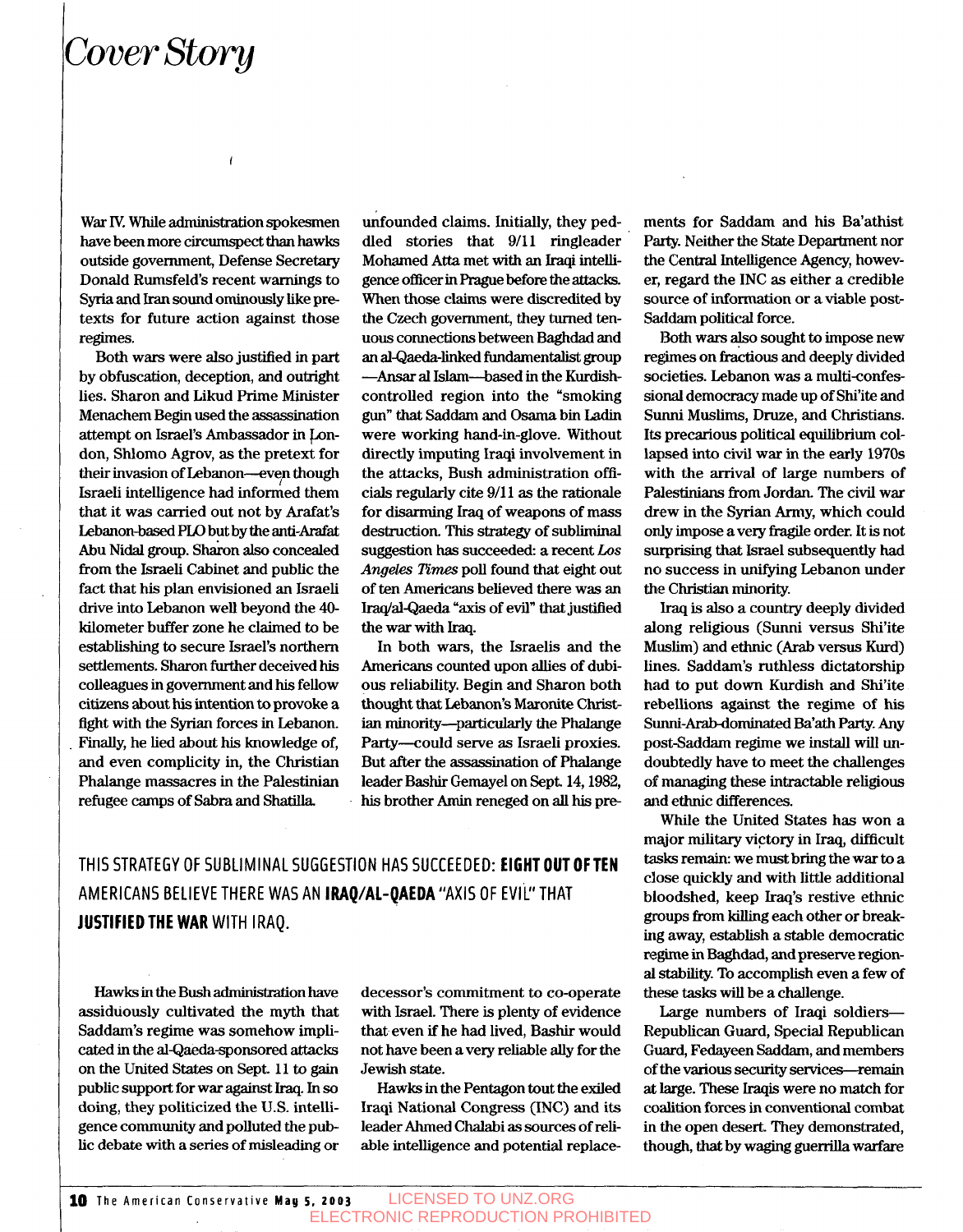in the cities of Umm **Qasr,** Nasariyah, Najaf, Karbala, and Basra they could drag out the conflict and inflict casualties. Should large numbers continue to resist in Baghdad or other parts of the country, they could further prolong the war and raise its human toll on both sides. The coalition has won a remarkable victory, but more fighting may be ahead.

The ethnic *mix* in Iraq is volatile. The Kurds have long suffered under Arab oppression and are not likely to forgive and forget. They are also divided into competing factions that did not get along well before the war and are unlikely to resolve their differences any time soon. The **Sunni** and Shi'ite Arabs have such a long history of bitter conflict. that many scores will undoubtedly be settled in the coming weeks and months. Preventing ethnic conflict and secession in post-Saddam Iraq will be difficult.

There is no credible democratic political movement inside Iraq that we can turn power over to any time soon. The external Iraqi opposition is divided and lacks a constituency in the country. Moreover, the prospects for establishing a stable democratic regime in Iraq are poor: the country has few, if any, of the economic, political, and cultural prerequisites for the emergence of a stable democratic political system.

Finally, Iraq's borders are rife with potential conflicts. Even before the war the ethnic politics of Iraq complicated the war effort. The Turks refused to let U.S. forces operate from their territory unless the United States allowed them to deploy troops in the Kurdish region of Iraq to ensure that Kurdish separatism did not spill over the border into Turkey. Both Syria and Iran are wary of the coalition's future intentions and may support anti-American factions in Iraq to keep us bogged down there.

Given the magnitude of the challenges we face in post-Saddam Iraq, we may find that fighting the war was easier than winning the peace. If we want to avoid Israel's **1982** fate in our current war in Iraq, we need to take to heart certain lessons from its political failure in Lebanon.

Israel suffered more casualties in Lebanon after the PLO departed than it did during the war. Just because the

Saudi **Arabia** but the unresolved Israeli-Palestinian conflict. We should focus on resolving it through the prompt implementation of the "road map."

The Israelis overestimated their ability to reshape Lebanon's domestic politi*cal* system in their favor. Iraq's political **soil** is not fertile, and so it is unlikely that the seeds of democracy and stability we

#### JUST AS THE ISRAELIS DISCOVERED THAT **MILITARY VICTORY** IN LEBANON **DID NOTSOLVE** THE REST OFTHEIR SECURITY PROBLEMS, WE NEED TO REALIZE THAT OUR MILITARY VICTORY IN IRAQ WILL BE **NO PANACEA.**

Iraqi Army and Republican Guard have been defeated does not mean we will not continue to face resistance from paramilitaries and other irregulars. The pro-Saddam complexion of these forces will probably fade but could be replaced with a criminal or warlord orientation. Suicide bombing, the weapon of choice for weaker powers in the Middle East, made its debut against the Israelis in Lebanon. U.S. forces have already been attacked in this way and should expect more of it in the future.

Israel foundered in Lebanon in part because Sharon and Begin allied with the Maronites against the advice of many of their intelligence **advisors** and other experts on Lebanon. We would be unwise to depend upon unreliable allies like the Iraqi National Congress. They were of little value to us before the war, and there is scant reason to think that they will become any more reliable in the future.

Just **as** the Israelis discovered that military victory in Lebanon did not solve the rest of their security problems, we need to realize that our military victory in Iraq will be no panacea. The biggest problem the United States faces in the region is not the corrupt regimes in moderate, pro-U.S. Arab states like Egypt or plant will grow easily. We need to be realistic about the prospects for nationbuilding and other forms of international social engineering in Iraq.

Finally, the Israelis were welcomed by the Lebanese Shi'ites **as** liberators in June but reviled **as** oppressors by September **1982.** We should not make the mistake of believing that just because Iraqis hate Saddam, they will love us. Nationalism and self-determination are powerful ideological forces in the Middle East, **as** they are around the world. Conquerors, especially those bringing freedom, are often welcomed, but liberators can quickly become hated occupiers. We need to be careful not to overstay our welcome in Iraq.

Niccolb Machiavelli wrote 500 years ago in *The Prince,* "There is nothing more difficult to take in hand, more perilous to conduct, or more uncertain in its success, than to take the lead in the introduction of a new order of things." The **Israelis** learned this the hard way in Lebanon. The United States may discover the same thing in Iraq.  $\blacksquare$ 

*Michael Desch is a professor and the DiractordesignateatthePattersonschool of Diplomacy and International Comrnerce at the University of Kentucky.*